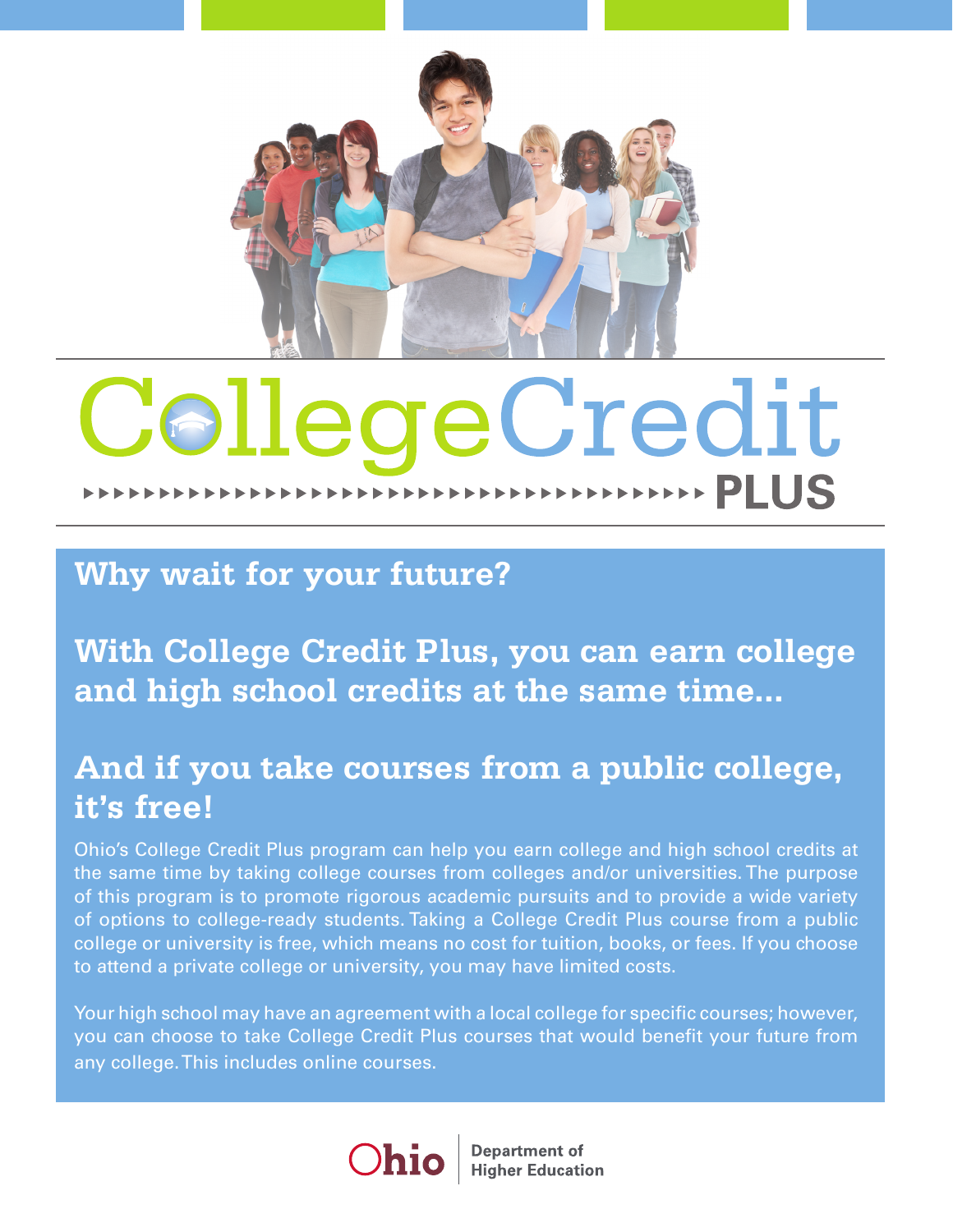

#### Can I Participate?

If you are a student in grades 7-12 you can apply for College Credit Plus admission to a public or participating private college. The college will determine your eligibility based on your college-readiness in one or more subject areas. Your school counselor can help you understand your options, deadlines, and how to proceed. You may not participate in the College Credit Plus program beyond your anticipated high school graduation date.



#### How Can College Credit Plus Benefit Me?

College Credit Plus provides more options for you to pursue rigorous academic coursework beyond the high school classroom. Under College Credit Plus, you can complete your freshman year of college or more, or explore college content that interests you. Earning college credits while you're in high school can reduce your time and costs of attending college after high school.

#### How Do College Courses Earn Me High School Credit?

College Credit Plus allows high school students to earn college credit and apply that credit toward their high school graduation requirements. Successful completion of a three or more credit-hour college course will result in 1.0 Carnegie unit earned at the high school. A two credit-hour college course will earn students 2/3 of a high school credit and a one credit-hour college course will convert to 1/3 of a high school credit.



#### How Are High School Graduation Requirements Affected?

High school graduation requirements will not be waived as a result of participation in College Credit Plus.



**College Credit Plus (CCP) does not replace the requirements to earn a high school diploma. This includes earning 18 points or more on the graduation tests. Even if you are enrolled in college courses, you must take the end-of-course exams in English I, English II, Algebra I and Geometry. You do not have to take the end-ofcourse exams in Physical Science, American Government, and American History if you are enrolled in College Credit Plus courses that substitute. A CCP student's endof-course grades in Physical Science, American Government, and American History will correspond with a point scale used for graduation requirements.**



#### Where Can I Take College Classes?

Some college courses under College Credit Plus may be offered at your high school. You may also travel to the college where you have been admitted or enroll in one or more online courses offered by that college.

### My High School Has a Formal Arrangement With a Local College to Offer College Credit Plus. Are Those the Only Courses I Can Take?



No. After you are admitted to a college, you can take any courses offered by that college that you are college-ready to take. Also, each Ohio high school has developed two sample pathways – one leading to 15 credits and another to 30 credits. These should be included in your high school's course offerings. However, students have no obligation to take courses identified on a pathway or to complete a pathway. Students can take courses offered in person or online by any public or participating private college in Ohio.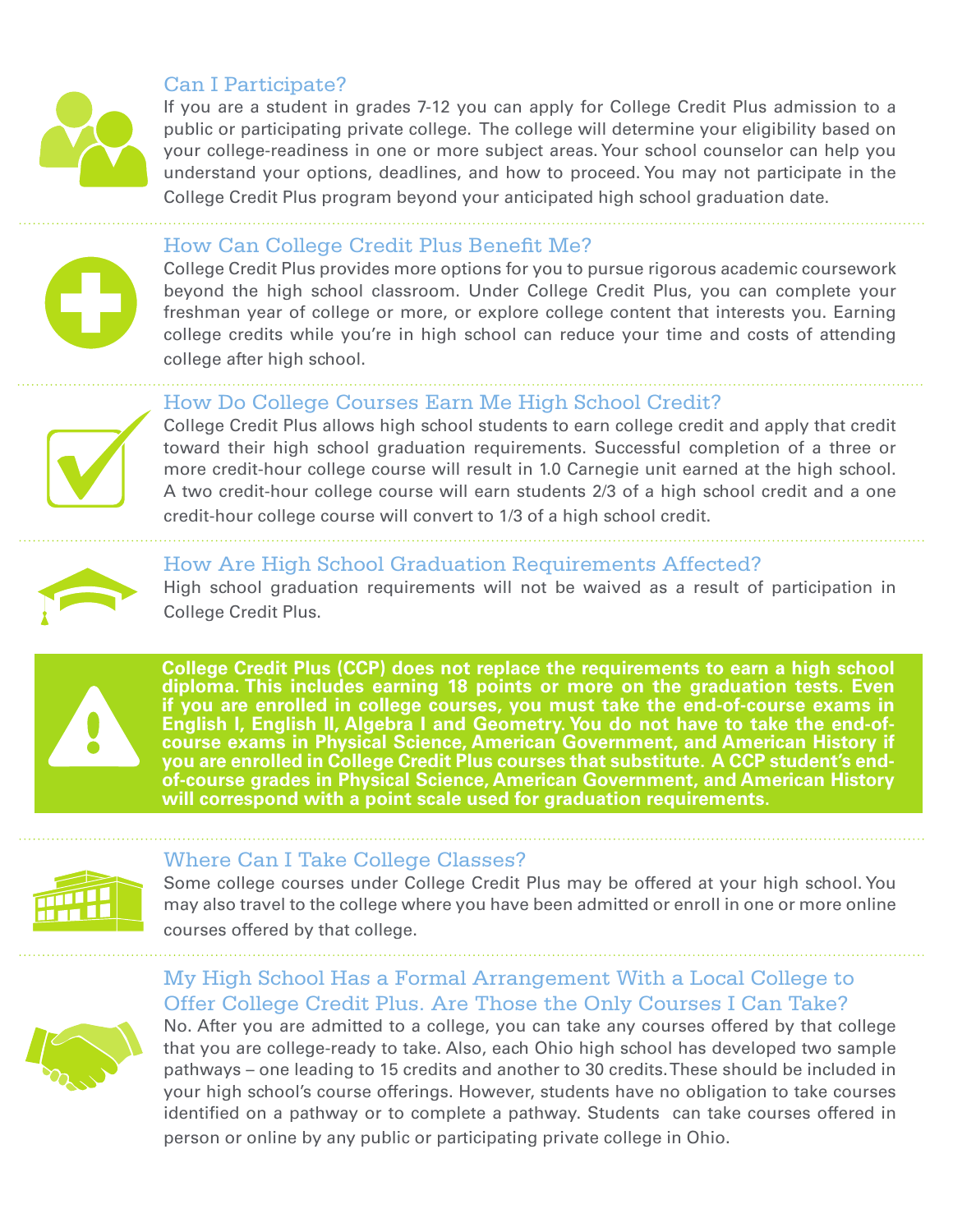#### Will College Credit Plus Grades Appear on My High School Transcript?

Yes. High school credit awarded for courses successfully completed under College Credit Plus will satisfy or exceed the graduation requirements and subject area requirements of the school district. Courses successfully completed under College Credit Plus must be listed by course title on the high school transcript. College Credit Plus courses will be computed into the GPA using the same scale as Advanced Placement and International Baccalaureate classes in your district.

#### How Does College Credit Plus Impact Athletic Eligibility?

If you are a student athlete, you must remain eligible in accordance with the Ohio High School Athletic Association (OHSAA) bylaws. To be athletically eligible, students must be passing five, one credit courses or the equivalent per grading period with the high school and college courses combined. Most College Credit Plus courses taken during a semester will equal one Carnegie unit, allowing students to earn more than the required five for athletic eligibility. Please check with your counselor to ensure that the course work you are taking is compliant with the OHSAA.

### What Are My Academic and Social Responsibilities?

You will be expected to follow the rules and regulations set by the college/university. You will also be expected to follow the rules and regulations set for high school students detailed in the student handbook. Once enrolled, you are eligible to receive advising from campusbased support services of that institution. Additionally, you will continue to have access to your school counselor and all other resources available to high school students. Participation in College Credit Plus does not guarantee you admission to college after high school. You should follow the regular undergraduate application process for whatever college you plan to attend after high school.

#### What Courses Are Available through College Credit Plus?

Once you are eligible for College Credit Plus and admitted to a college, you will work with an advisor to discuss course options. Students must complete specific course credits when they begin the program. An advisor will assist you with your choices.

#### Who Pays for College Admission, Textbooks, Fees, and Transportation?

Students attending a public college will not be charged for tuition, books, or fees. Students attending a private college may be charged based on the particular private college and where the course is delivered, in accordance with law. Responsibility for transportation rests with the student. Students who qualify for the free and reduced lunch program may not have to pay any fees to a private college. Please talk with your counselor for details.